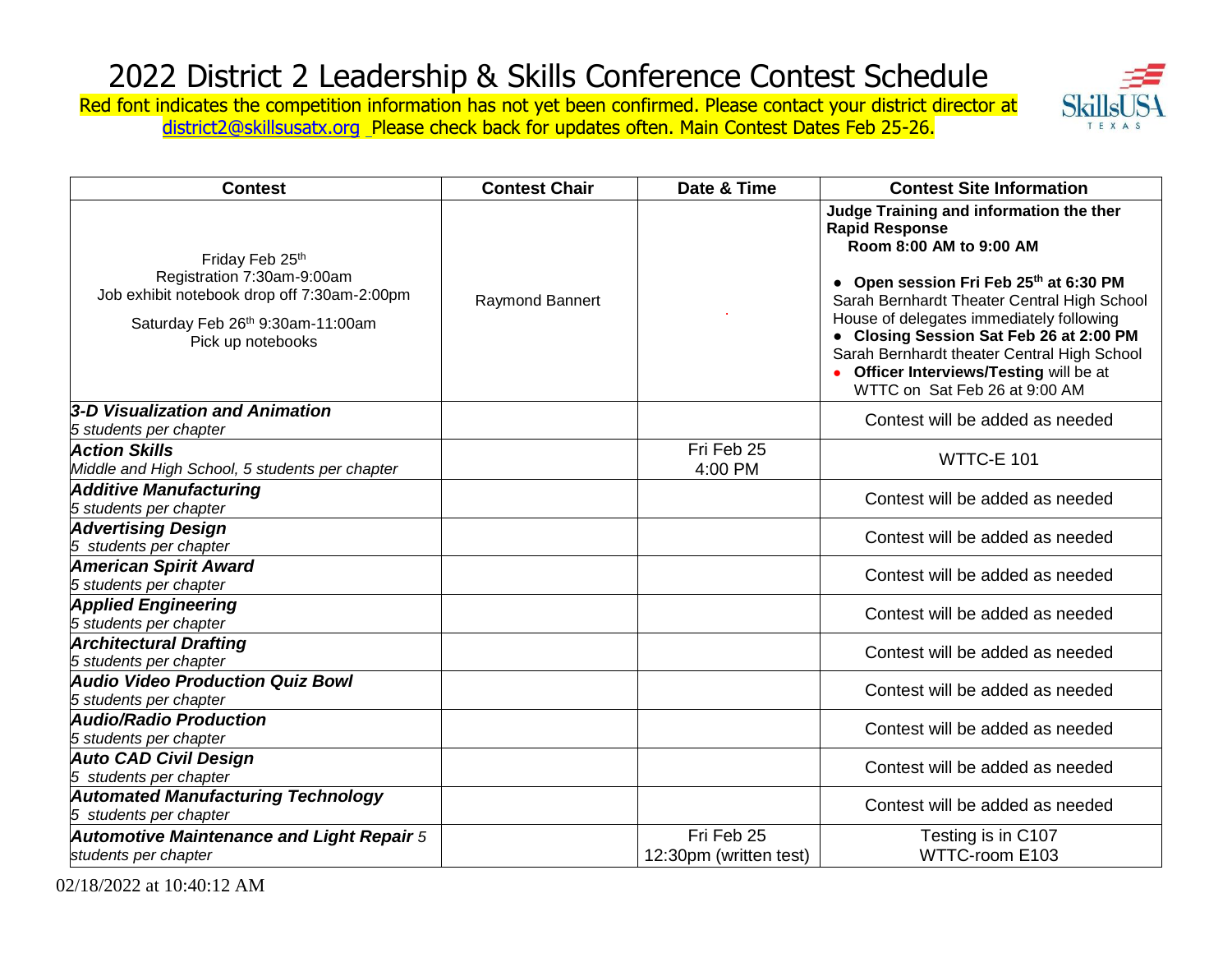Red font indicates the competition information has not yet been confirmed. Please contact your district director at [district2@skillsusatx.org](mailto:district2@skillsusatx.org) Please check back for updates often. Main Contest Dates Feb 25-26.



|                                                                                    |                                                    | 5:30pm (contest)                                                      |                                                                                                          |
|------------------------------------------------------------------------------------|----------------------------------------------------|-----------------------------------------------------------------------|----------------------------------------------------------------------------------------------------------|
| <b>Automotive Refinishing Technology</b><br>5 students per chapter                 | <b>Brennan Rollwitz</b>                            | Sat Feb 26<br>8:30am                                                  | <b>WTTC Building 2</b><br>$E-102$                                                                        |
| <b>Automotive Service Technology</b><br>5 students per chapter                     | Mark Daniels will<br>protector Test<br>Doug Fauley | Fri Feb 25<br>12:30pm (testing)<br>Sat Feb 26 8:45am                  | Testing is in C107<br>WTTC-room E103<br>**Must take test before competing                                |
| <b>Automotive Service Quiz Bowl</b><br>3 teams per chapter                         | <b>Bill Smith</b><br><b>Betty Hausenfluck</b>      | Fri Feb 25<br>3:30pm                                                  | <b>WTTC-A111</b>                                                                                         |
| <b>Automotive Trades Tool ID</b><br>Middle and High School 5 students per chapter  | <b>Brennan Rollwitz</b>                            | Fri Feb 25<br>1:30pm                                                  | WTTC-room B108                                                                                           |
| <b>Aviation Maintenance Technology</b><br>5 students per chapter                   |                                                    |                                                                       | Contest will be added as needed                                                                          |
| <b>Barbering</b><br>5 students per chapter                                         | <b>Connie Ross</b>                                 | Fri Feb 25<br><b>Noon Orientation</b><br>1:00pm Contest               | WTTC Cosmo room 108<br>Orientation: Kit checks and written Test<br>Contest times assigned at orientation |
| <b>Basic Health Care Skills</b><br>5 students per chapter                          |                                                    | Fri Feb 25<br>12:00 PM                                                | <b>WTTC Room B116</b>                                                                                    |
| <b>Broadcast News Production</b><br>5 students per chapter                         |                                                    |                                                                       | Contest will be added as needed                                                                          |
| <b>Building Maintenance</b><br>5 students per chapter                              |                                                    |                                                                       | Home campus                                                                                              |
| <b>Building Search</b><br>4 teams per chapter                                      | Tom Green County Sheriff                           | Fri Feb 25<br>11:00 AM                                                | 4H Building<br>67 North across from the WTTC                                                             |
| <b>Cabinet Making</b><br>5 students per chapter                                    |                                                    |                                                                       | Contest will be added as needed                                                                          |
| <b>Career Pathway Showcase</b><br>5 students per chapter                           |                                                    | Fri Feb 25<br>1:30p-4:30p                                             | WTTC-Rapid Response room                                                                                 |
| <b>Career Promotion Demonstration</b><br>5 students per chapter                    |                                                    |                                                                       | Contest will be added as needed                                                                          |
| <b>Carpentry</b><br>5 students per chapter                                         | Ray Rangel                                         | Orientation<br>Fri Feb 25 at 12 PM<br>Contest<br>Fri Feb 25th 1:00 PM | <b>Construction Trades Building</b>                                                                      |
| <b>Chapter Business Procedure</b><br>Middle and High School 5 students per chapter |                                                    |                                                                       | Contest will be added as needed                                                                          |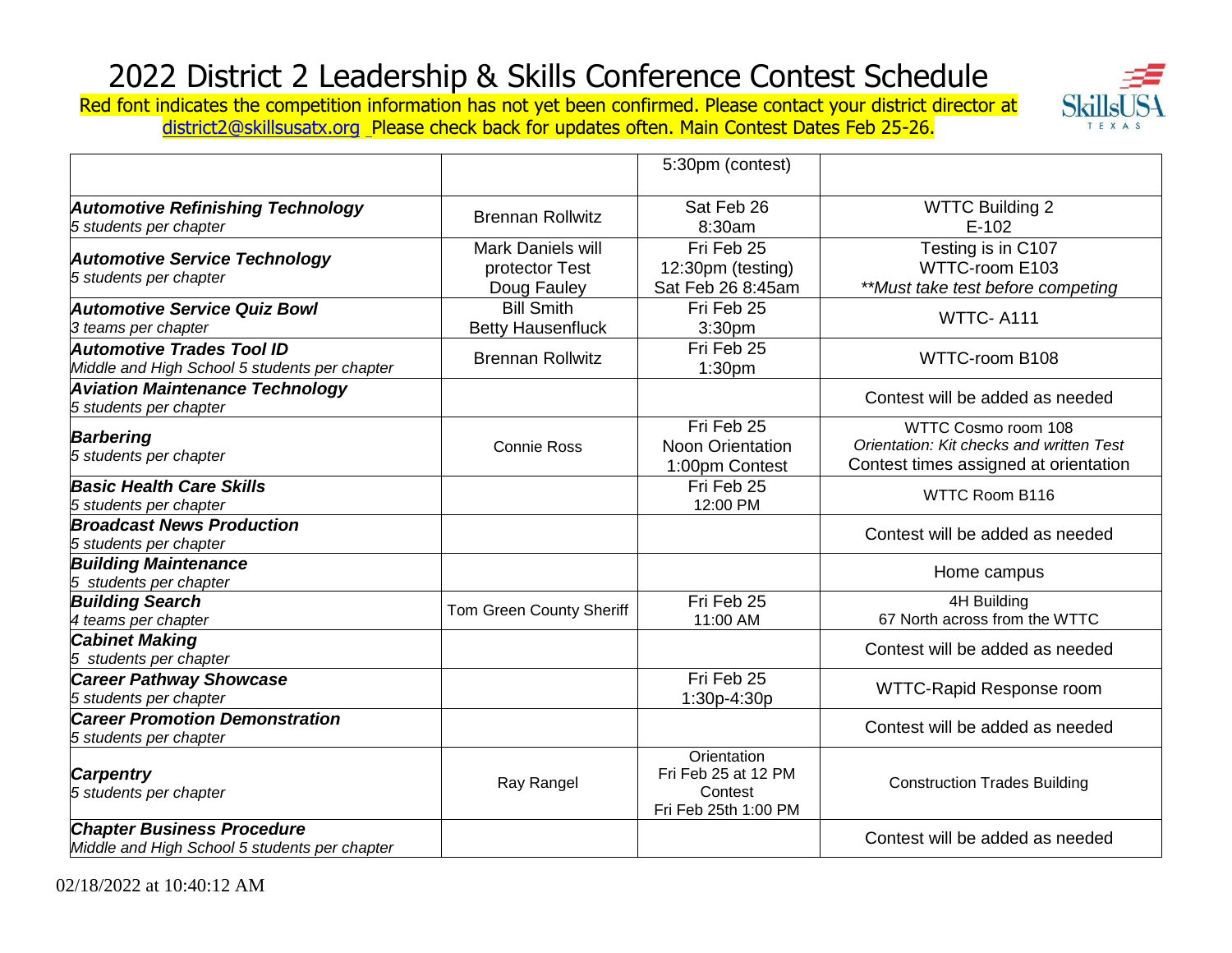

Red font indicates the competition information has not yet been confirmed. Please contact your district director at [district2@skillsusatx.org](mailto:district2@skillsusatx.org) Please check back for updates often. Main Contest Dates Feb 25-26.

| <b>Chapter Display</b>                      |                         | Fri Feb 25           | WTTC-Rapid Response room                     |
|---------------------------------------------|-------------------------|----------------------|----------------------------------------------|
| 5 students per chapter                      |                         | 1:30-4:30            | Interviews will start at 2:30                |
| <b>CNC 5 Axis</b>                           |                         |                      | Contest will be added as needed              |
| 5 students per chapter                      |                         |                      |                                              |
| <b>CNC Milling Specialist</b>               |                         |                      | Contest will be added as needed              |
| 5 students per chapter                      |                         |                      |                                              |
| <b>CNC Turning Specialist</b>               |                         |                      | Contest will be added as needed              |
| 5 students per chapter                      |                         |                      |                                              |
| <b>CNC Technician</b>                       |                         |                      | Contest will be added as needed              |
| 5 students per chapter                      |                         |                      |                                              |
| <b>Collision Damage Appraisal</b>           |                         |                      | Contest will be added as needed              |
| 5 students per chapter                      |                         |                      |                                              |
| <b>Collision Repair Technology</b>          | <b>Brennan Rollwitz</b> | Sat Feb 26           | <b>WTTC Building 2</b>                       |
| students per chapter<br>5                   |                         | 8:30 AM              | $E-102$                                      |
| <b>Commercial Baking</b>                    |                         | Fri Feb 25           | Lakeview High School                         |
| 5 students per chapter                      |                         | 9:00am-Rolling times | 900 E. 43rd San Angelo                       |
|                                             |                         |                      | $C-108$                                      |
| <b>Commercial Drone Demo</b>                |                         |                      | State Contest Only-no district registration. |
| 3 Teams per chapter                         |                         |                      | National Technical Standard available now.   |
| <b>Community Action Project</b>             |                         |                      | Contest will be added as needed              |
| 3 Teams per chapter                         |                         |                      |                                              |
| <b>Community Emergency Response Team 3</b>  |                         |                      | Contest will be added as needed              |
| Teams per chapter                           |                         |                      |                                              |
| <b>Community Service Project</b>            |                         | Fri Feb 25           | <b>WTTC Room A109</b>                        |
| 3 teams per chapter                         |                         | 4:00 PM              |                                              |
| <b>Computer Programming</b>                 |                         |                      | Contest will be added as needed              |
| 5 students per chapter                      |                         |                      |                                              |
| <b>Construction Materials ID</b>            | Ray Rangel              | Fri Feb 25           | WTTC-room B 111                              |
| Middle & High School 5 students per chapter |                         | 6:00 PM              |                                              |
| <b>Construction Tool Identification</b>     | Ray Rangel              | Fri Feb 25           | WTTC-room B 111                              |
| Middle & High School 5 students per chapter |                         | 12:30 PM             |                                              |
| <b>Cosmetology</b>                          |                         | Fri Feb 25           | WTTC Cosmo room 108                          |
| 5 students per chapter                      | <b>Connie Ross</b>      | 9 AM Orientation     | Orientation: Kit checks and written Test     |
|                                             |                         | 10:00 AM Contest     | Contest times assigned at orientation        |
| Cosmetology 3D Freehand Nail Art            | Connie Ross             | Fri Feb 25           | WTTC Cosmo room 108                          |
| 5 students per chapter                      |                         | 9 AM Orientation     | Orientation: Kit checks and written Test     |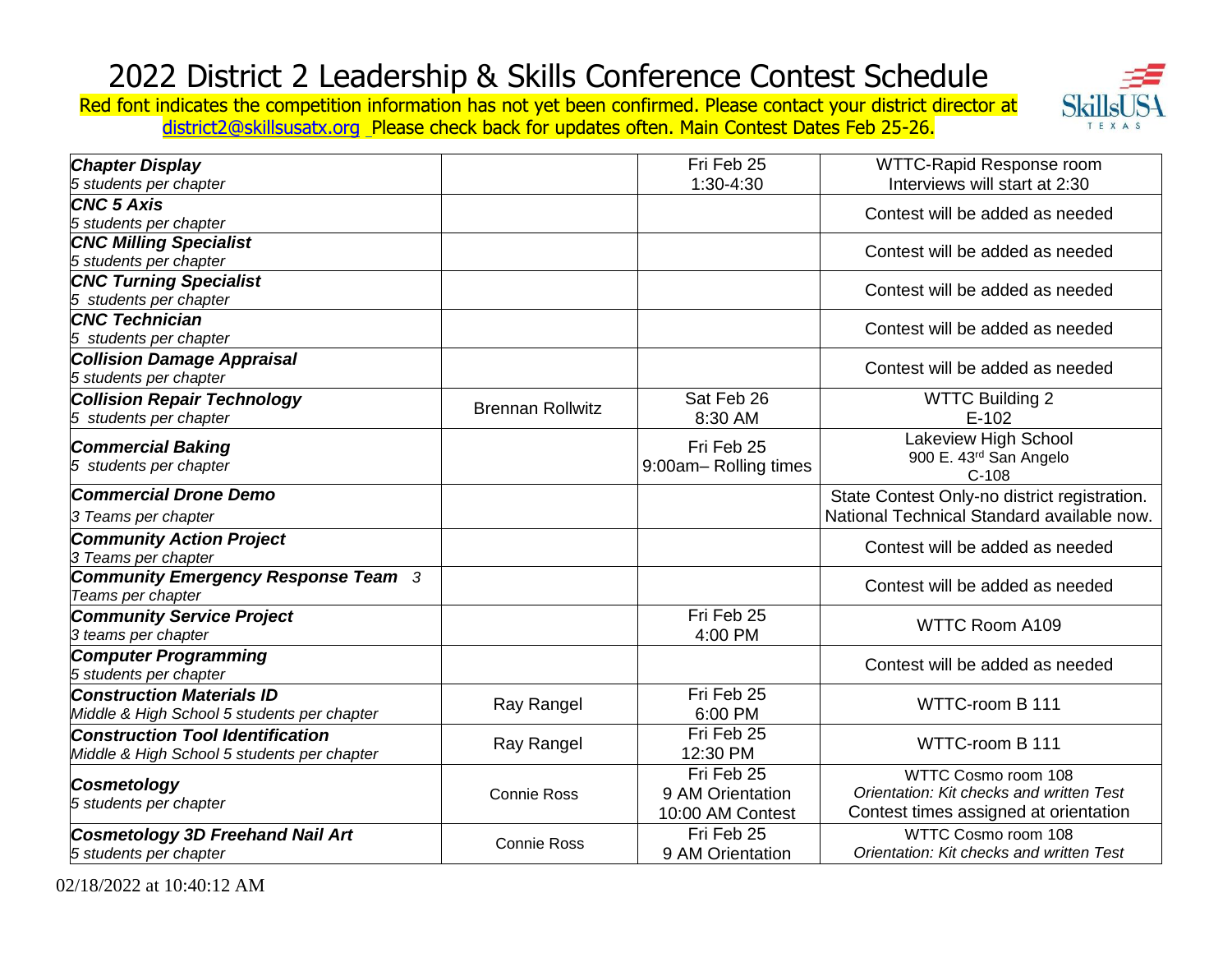Red font indicates the competition information has not yet been confirmed. Please contact your district director at Skil [district2@skillsusatx.org](mailto:district2@skillsusatx.org) Please check back for updates often. Main Contest Dates Feb 25-26.



|                                                                      |                                    | 10:00 AM Contest                   | Contest times assigned at orientation                     |
|----------------------------------------------------------------------|------------------------------------|------------------------------------|-----------------------------------------------------------|
| <b>Cosmetology Quiz Bowl</b><br>3 teams per chapter                  | <b>Bill Smith</b>                  | Fri Feb 25<br>6:30pm-8:30pm        | WTTC-Room A111                                            |
| <b>Crime Scene Investigation Team</b><br>3 teams per chapter         |                                    |                                    | Contest will be added as needed                           |
| <b>Criminal Justice</b><br>5 students per chapter                    |                                    |                                    | Contest will be added as needed                           |
| <b>Criminal Justice Quiz Bowl</b><br>2 teams per chapter             | <b>Bill Smith</b>                  | Fri Feb 25<br>2:00PM               | WTTC-A111                                                 |
| <b>Culinary Arts</b><br>5 students per chapter                       |                                    | Fri Feb 25<br>9:00am-Rolling times | Lakeview High School<br>900 E. 43rd San Angelo<br>$C-108$ |
| <b>Culinary Quiz Bowl</b><br>5 teams per chapter                     | <b>Bill Smith</b>                  | Sat Feb 26<br>8:30 AM              | <b>WTTC Room A111</b>                                     |
| <b>Customer Service</b><br>5 students per chapter                    | Cecelia Bannert<br>Reyna Persinger | Fri Feb 25<br>7:00pm               | WTTC-room A109                                            |
| <b>Cyber Security</b><br>5 students per chapter                      |                                    |                                    | Contest will be added as needed                           |
| <b>Dental Assisting</b><br>5 students per chapter                    |                                    |                                    | Contest will be added as needed                           |
| <b>Desktop Publishing</b><br>5 students per chapter                  |                                    |                                    | Contest will be added as needed                           |
| <b>Diesel Equipment Technology</b><br>5 students per chapter         |                                    |                                    | Contest will be added as needed                           |
| <b>Digital Cinema Production</b><br>5 students per chapter           |                                    |                                    | Contest will be added as needed                           |
| <b>Early Childhood Education</b><br>5 students per chapter           |                                    |                                    | Contest will be added as needed                           |
| <b>Electrical Construction Wiring</b><br>5 students per chapter      |                                    |                                    | Contest will be added at needed                           |
| <b>Electronics Technology</b><br>5 students per chapter              |                                    |                                    | Contest will be added as needed                           |
| <b>Emblem Ceremony</b><br>Middle and High School 3 teams per chapter |                                    | Fri Feb 25<br>4:00 PM              | WTTC Room C 107                                           |
| <b>Emergency Medical Technician</b><br>3 teams per chapter           |                                    |                                    | Contest will be added as needed                           |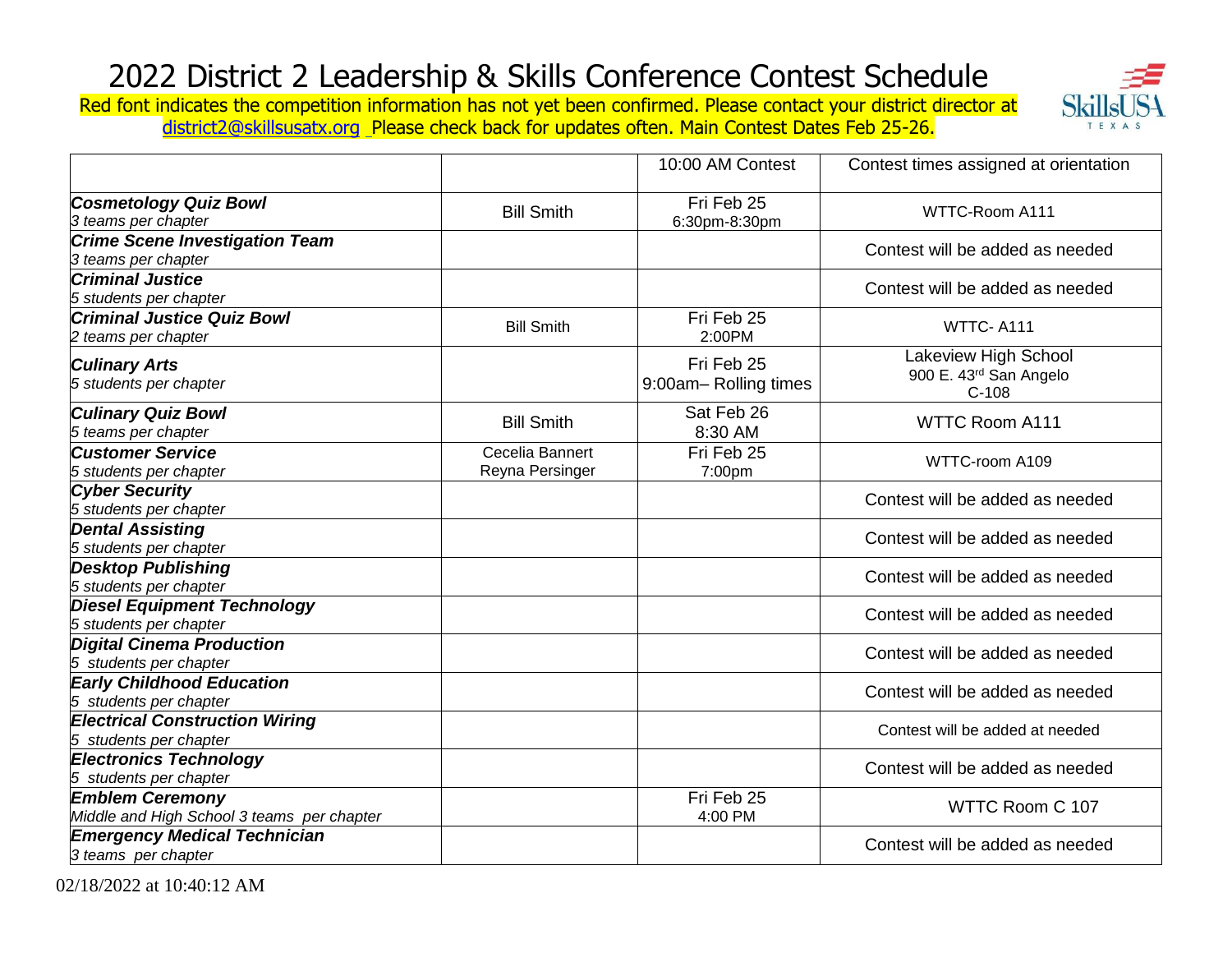Skil TEXAS

Red font indicates the competition information has not yet been confirmed. Please contact your district director at [district2@skillsusatx.org](mailto:district2@skillsusatx.org) Please check back for updates often. Main Contest Dates Feb 25-26.

| <b>Employment Application Process</b><br>5 students per chapter                   | <b>Becka Flores</b>                | Fri Feb 25<br>7:00 pm                              | WTTC Room B 103                                                                                          |
|-----------------------------------------------------------------------------------|------------------------------------|----------------------------------------------------|----------------------------------------------------------------------------------------------------------|
| <b>Engineering Design/Technology</b><br>5 students per chapter                    |                                    |                                                    | Contest will be added as needed                                                                          |
| <b>Entrepreneurship</b><br>3 teams per chapter                                    | Amanda Mitchel                     | Fri Feb 25<br>11:00 AM                             | WTTC Room B 103                                                                                          |
| <b>Esthetics</b><br>5 students per chapter                                        | <b>Connie Ross</b>                 | Fri Feb 25<br>9 AM Orientation<br>10:00 AM Contest | WTTC Cosmo room 108<br>Orientation: Kit checks and written Test<br>Contest times assigned at orientation |
| <b>Extemporaneous Speaking</b><br>Middle and High School 5 students per chapter   | <b>ASU</b>                         | Fri Feb 25<br>1:00                                 | WTTC-room B103                                                                                           |
| <b>Felony Traffic Stop</b><br>4 teams per chapter                                 | Tom Green County Sheriff<br>office | Fri Feb 25<br>9:00 AM                              | 4H Building<br>67 North across from the WTTC                                                             |
| Firefighting<br>5 students per chapter                                            |                                    |                                                    | Contest will be added as needed                                                                          |
| <b>First Aid/CPR</b><br>5 students per chapter                                    |                                    | Fri Feb 25<br><b>12 PM</b>                         | WTTC Room B106                                                                                           |
| <b>Forensic Science Team</b><br>3 teams per chapter                               |                                    | Sat Feb 26<br>9 AM                                 | E 100 Shop                                                                                               |
| <b>Graphic Communications</b><br>5 students per chapter                           |                                    |                                                    | Contest will be added as needed                                                                          |
| <b>Graphic Imaging Sublimation</b><br>5 students per chapter                      |                                    |                                                    | Contest will be added as needed                                                                          |
| <b>Health Knowledge Bowl</b><br>3 teams per chapter                               | <b>Bill Smith</b>                  | Sat Feb 26<br>9:30 AM                              | WTTC-room A111                                                                                           |
| <b>Health Occupations Prof. Portfolio</b><br>5 students per chapter               |                                    | Fri Feb 25th<br>1:00 PM                            | E 100                                                                                                    |
| Heating, Ventilation, Air Cond. &<br><b>Refrigeration</b> 5 students per chapter  |                                    |                                                    | Contest will be added as needed                                                                          |
| <b>Industrial Motor Control</b><br>5 students per chapter                         |                                    |                                                    | Contest will be added as needed                                                                          |
| <b>Information Technology Services</b><br>5 students per chapter                  |                                    |                                                    | Contest will be added as needed                                                                          |
| <b>Interactive Application and Game</b><br><b>Development</b> 3 teams per chapter |                                    |                                                    | Contest will be added as needed                                                                          |
| <b>Internet of Things Smart Home</b>                                              |                                    |                                                    | Contest will be added as needed                                                                          |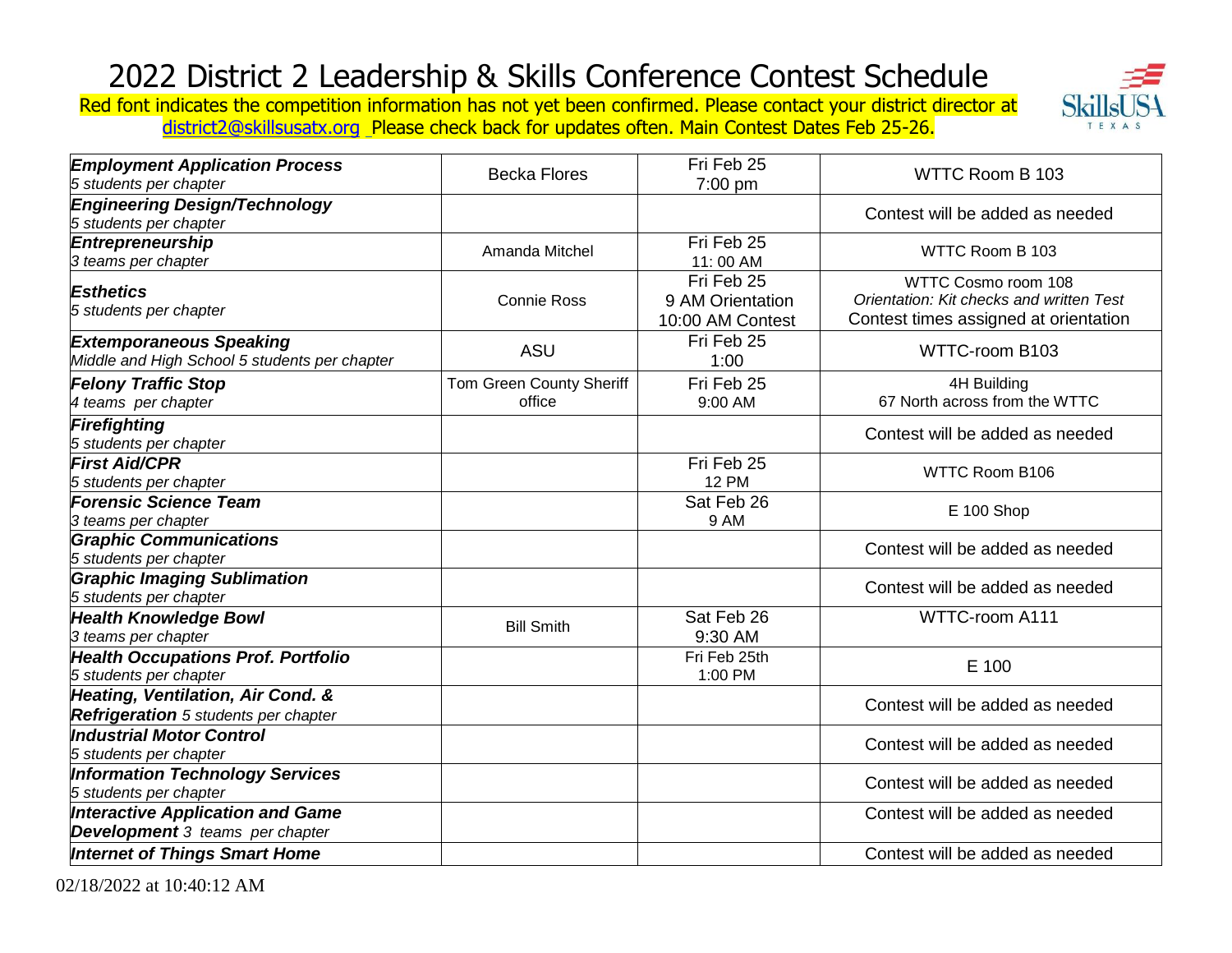Skil TEXAS

Red font indicates the competition information has not yet been confirmed. Please contact your district director at [district2@skillsusatx.org](mailto:district2@skillsusatx.org) Please check back for updates often. Main Contest Dates Feb 25-26.

| 5 students per chapter                                                                 |                    |                        |                                 |
|----------------------------------------------------------------------------------------|--------------------|------------------------|---------------------------------|
| <b>Internetworking Contest</b><br>5 students per chapter                               |                    |                        | Contest will be added as needed |
| <b>IT Quiz Bowl</b><br>3 teams per chapter                                             | <b>Bill Smith</b>  | Fri Feb 25<br>10:30 AM | WTTC Room A111                  |
| <b>Job Interview</b><br>Middle and High School 5 students per chapter                  | Jana Harrison      | Fri Feb 25<br>1:00pm   | WTTC-room C107                  |
| <b>Job Skill Demonstration "A"</b><br>Middle and High School 5 students per chapter    |                    | Fri Feb 25<br>3:00     | WTTC-room E101                  |
| <b>Job Skill Demonstration "Open"</b><br>Middle and High School 5 students per chapter |                    | Fri Feb 25<br>3:00     | WTTC-room E101                  |
| <b>Land Surveying</b><br>3 teams per chapter                                           |                    |                        | Contest will be added as needed |
| <b>Major Appliance Technology</b><br>5 students per chapter                            |                    |                        | Contest will be added as needed |
| <b>Marine Service Technology</b><br>5 students per chapter                             |                    |                        | Contest will be added as needed |
| <b>Masonry</b><br>5 students per chapter                                               |                    |                        | Contest will be added as needed |
| <b>Mechanical Drafting</b><br>5 students per chapter                                   |                    |                        | Contest will be added as needed |
| <b>Mechatronics</b><br>5 students per chapter                                          |                    |                        | Contest will be added as needed |
| <b>Medical Assisting</b><br>5 students per chapter                                     | Vicky Meacham      | Fri Feb 25<br>12:00 PM | WTTC Room B116                  |
| <b>Medical Math</b><br>5 students per chapter                                          |                    | Fri Feb 25<br>9:30 AM  | WTTC-room B126                  |
| <b>Medical Terminology</b><br>5 students per chapter                                   | Vickie Meacham     | Fri Feb 25<br>9:30 AM  | WTTC-room B108                  |
| <b>Mobile Electronics Installation</b><br>5 students per chapter                       |                    |                        | Contest will be added as needed |
| <b>Mobile Robotics Technology</b><br>Middle and High School 5 students per chapter     |                    |                        | Contest will be added as needed |
| <b>Motorcycle Service Technology</b><br>5 students per chapter                         |                    |                        | Contest will be added as needed |
| <b>Nail Art</b>                                                                        | <b>Connie Ross</b> | Fri Feb 25             | WTTC Cosmo room 108             |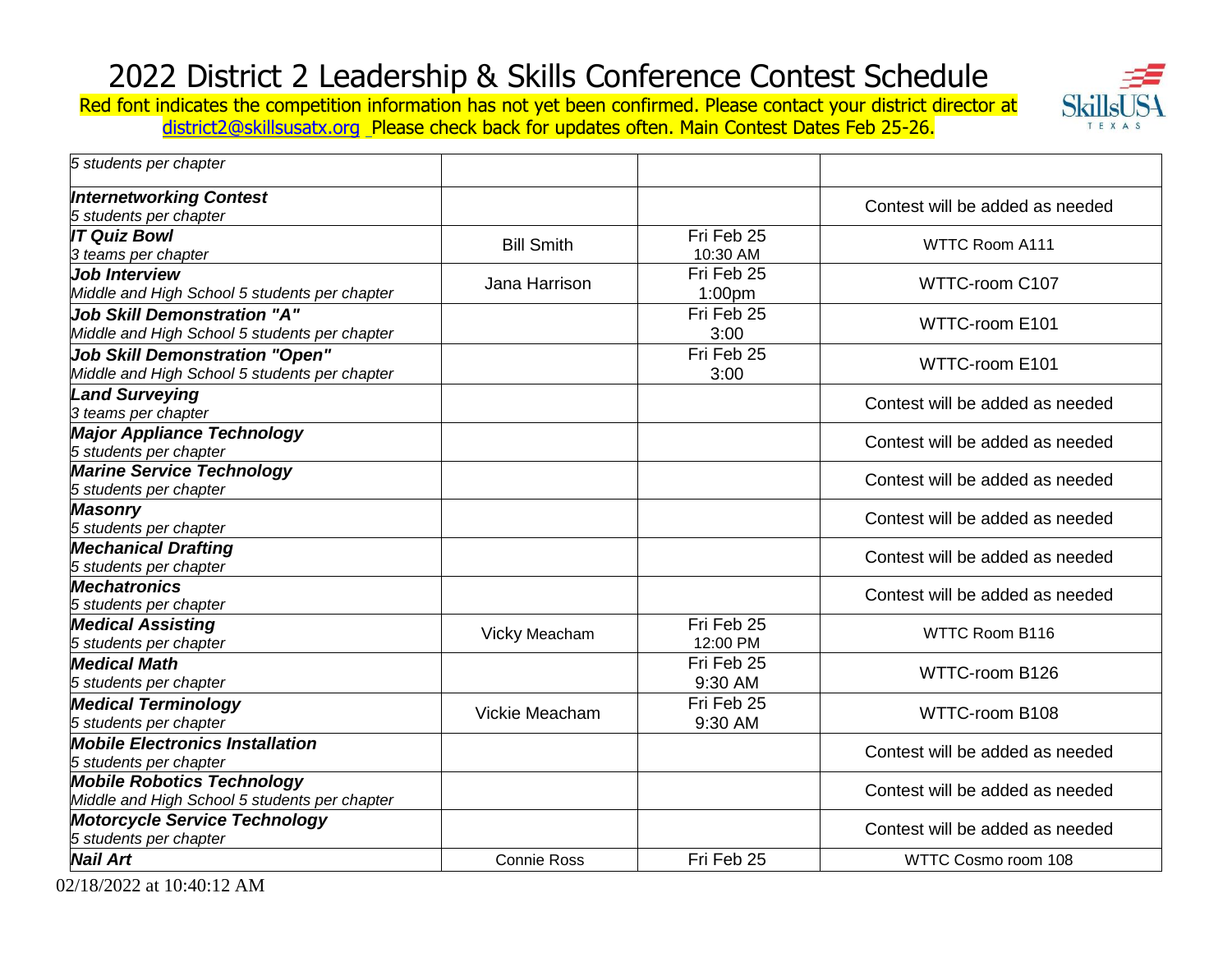

Red font indicates the competition information has not yet been confirmed. Please contact your district director at [district2@skillsusatx.org](mailto:district2@skillsusatx.org) Please check back for updates often. Main Contest Dates Feb 25-26.

| 5 students per chapter                                                                     |                          | 9 AM Orientation<br>10:00 AM Contest               | Orientation: Kit checks and written Test<br>Contest times assigned at orientation                        |
|--------------------------------------------------------------------------------------------|--------------------------|----------------------------------------------------|----------------------------------------------------------------------------------------------------------|
| <b>Nail Care</b><br>5 students per chapter                                                 | <b>Connie Ross</b>       | Fri Feb 25<br>9 AM Orientation<br>10:00 AM Contest | WTTC Cosmo room 108<br>Orientation: Kit checks and written Test<br>Contest times assigned at orientation |
| National Electrical Code Test<br>5 students per chapter                                    |                          |                                                    | Contest will be added as needed                                                                          |
| <b>Nurse Assisting</b><br>5 students per chapter                                           | Vickie Meacham           | Fri Feb 25<br>11:00 AM                             | WTTC-room B124                                                                                           |
| <b>Occupational Health and Safety</b><br>Multiple and Single 5 students per chapter        |                          |                                                    | Contest will be added as needed                                                                          |
| <b>Opening &amp; Closing Ceremonies</b><br>Middle and High School 3 teams per chapter      |                          |                                                    | Contest will be added as needed                                                                          |
| <b>Outstanding Chapter</b><br>3 teams per chapter                                          |                          |                                                    | Contest will be added as needed                                                                          |
| <b>Outstanding SkillsUSA Texas Member</b><br>One entry Per District                        |                          |                                                    | Contest will be added as needed                                                                          |
| Photography<br>5 students per chapter                                                      |                          |                                                    | Contest will be added as needed                                                                          |
| <b>Pin Design</b><br>Middle and High School TOP 5 Compete                                  | ASU                      | Fri Feb 25<br>12:00                                | WTTC-room A109                                                                                           |
| Plumbing<br>5 students per chapter                                                         |                          |                                                    | Contest will be added as needed                                                                          |
| <b>Power Equipment Technology</b><br>5 students per chapter                                | <b>Rymond Bannert</b>    | Friday<br>12:00 PM                                 | <b>WTTC E 100</b>                                                                                        |
| <b>Practical Nursing</b><br>5 students per chapter                                         |                          | Fri 25th<br>12:30PM                                | WTTC B 116                                                                                               |
| <b>Precision Machining Technology</b><br>5 students per chapter                            |                          |                                                    | Contest will be added as needed                                                                          |
| <b>Prepared Speech</b><br>Middle and High School 5 students per chapter                    |                          | Fri Feb 25<br>$2:30$ pm                            | WTTC-room B103                                                                                           |
| <b>Principles of Engineering</b><br>5 students per chapter                                 |                          |                                                    | Contest will be added as needed                                                                          |
| <b>Promotional Bulletin Board Display</b><br>Middle and High School 2 students per chapter | <b>Tommy Spence</b>      | Fri Feb 25<br>2:00 <sub>pm</sub>                   | Rapid Response Room                                                                                      |
| <b>Quiz Bowl</b>                                                                           | <b>Betty Hausenfluck</b> | Fri Feb 25                                         | WTTC A111                                                                                                |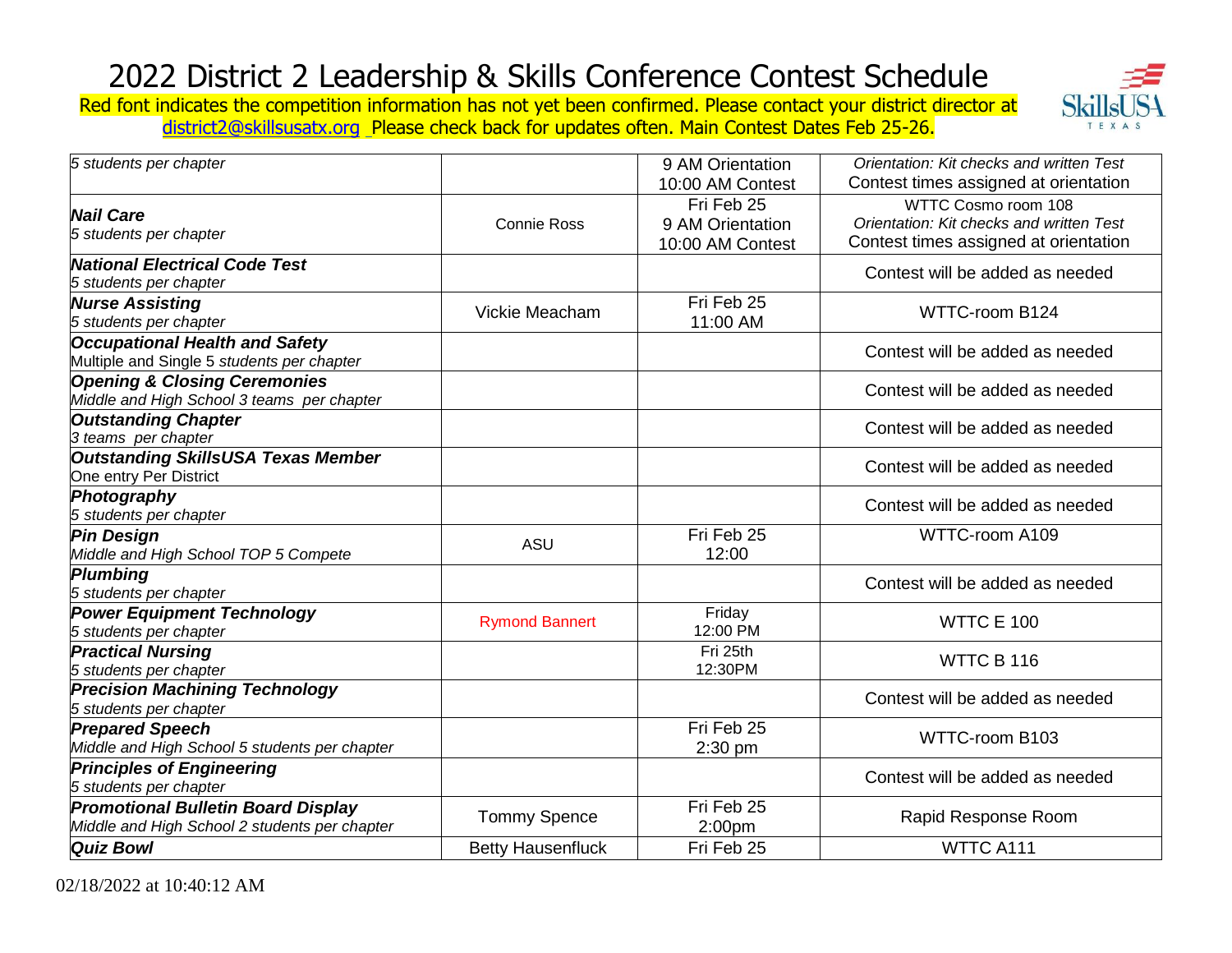

Red font indicates the competition information has not yet been confirmed. Please contact your district director at [district2@skillsusatx.org](mailto:district2@skillsusatx.org) Please check back for updates often. Main Contest Dates Feb 25-26.

| Middle and High School 5 students per chapter                                            | /Bill Smith        | 7:30 <sub>pm</sub>                |                                                                                                                                               |
|------------------------------------------------------------------------------------------|--------------------|-----------------------------------|-----------------------------------------------------------------------------------------------------------------------------------------------|
| <b>Related Technical Math</b><br>5 students per chapter                                  |                    | Friday<br>2:00PM                  | WTTC-room C105                                                                                                                                |
| <b>Restaurant Services</b><br>5 students per chapter                                     |                    | Fri Feb 25<br>11:30 Rolling times | Lakeview High School<br>900 E. 43rd San Angelo<br>$C-107$                                                                                     |
| <b>Robotics: Urban Search and Rescue - Middle</b><br>and High School 3 teams per chapter |                    |                                   | Contest will be added as needed                                                                                                               |
| <b>Robotics and Automation Technology</b><br>3 teams per chapter                         |                    |                                   | Contest will be added as needed                                                                                                               |
| <b>Screen Printing</b><br>5 students per chapter                                         |                    |                                   | Contest will be added as needed                                                                                                               |
| <b>Sheet Metal</b><br>5 students per chapter                                             |                    |                                   | Contest will be added as needed                                                                                                               |
| <b>SkillsUSA Texas Memorial Scholarship</b><br>1 students per chapter                    |                    |                                   | Contest will be added as needed                                                                                                               |
| <b>Team Engineering Challenge</b><br>Middle School Only 3 teams per chapter              |                    |                                   | Contest will be added as needed                                                                                                               |
| <b>Team Works</b><br>3 teams per chapter                                                 | Ray Rangel         | Saturday Feb 26th<br>7:30 AM      | Construction trades building<br><b>WTTC</b>                                                                                                   |
| <b>Technical Computer Applications</b><br>5 students per chapter                         | Chad Wilson        | Fri Feb 25<br>12:30 PM            | WTTC Room B105                                                                                                                                |
| <b>Technical Drafting</b><br>5 students per chapter                                      |                    |                                   | Contest will be added as needed                                                                                                               |
| <b>Telecommunications Cabling</b><br>5 students per chapter                              |                    |                                   | Contest will be added as needed                                                                                                               |
| <b>Television (Video) Production</b><br>5 students per chapter                           |                    |                                   | Contest will be added as needed                                                                                                               |
| <b>T-Shirt Design</b><br>TOP 5 compete                                                   | ASU                | Fri Feb 25<br>1:00 PM             | WTTC-room A109<br>Top 5 for in person interview will be notified<br>when registration closes-Bring<br>Notebook/Display to interview in person |
| <b>Web Design Team</b><br>5 students per chapter                                         |                    |                                   | Contest will be added as needed                                                                                                               |
| <b>Welding</b><br>5 students per chapter                                                 | Ashley Kellermeier | Fri Feb 25<br>9am Start-Rolling   | <b>WTTC D-103</b>                                                                                                                             |